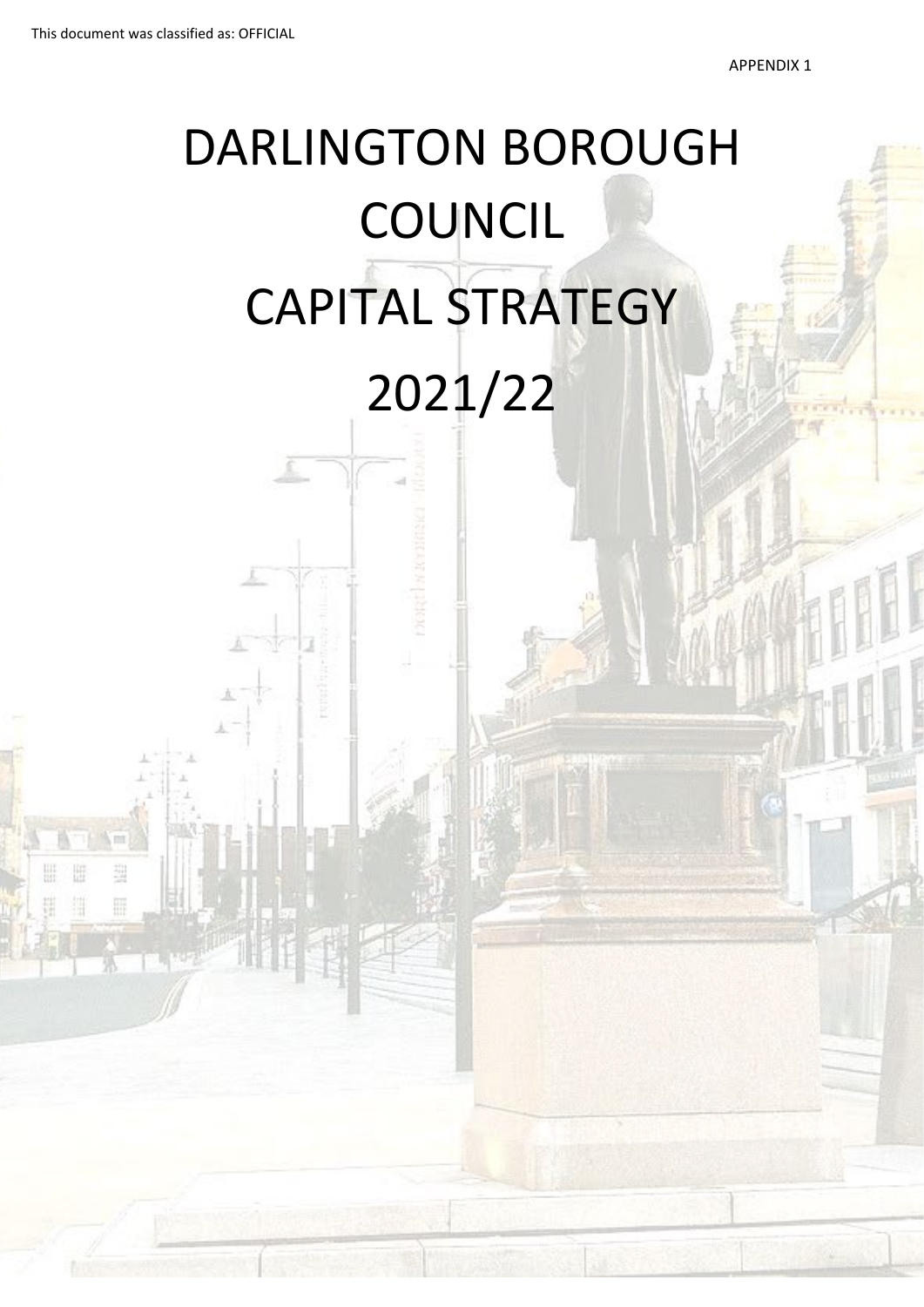# **Darlington Borough Council Capital Strategy**

# **Introduction**

- 1. The Capital Strategy has been developed in line with the CIPFA Prudential Code for Capital Finance in Local Authorities 2017. The Capital Strategy is intended to give a high level overview of how capital expenditure and financing plans are decided upon and provides the framework for the development, management and monitoring of the Council's capital investment plans.
- 2. The Strategy aligns with the priorities in the Corporate Plan and focuses on core principles that underpin the Council's approach to capital investments; the governance framework required to ensure the capital programme is delivered and provides value for money for the residents of Darlington.
- Plan and Treasury Management Strategy and will be reviewed as such on an 3. The Strategy incorporates the Capital Programme **at Appendix 2** and is integrated with the Medium Term Financial Plan (MTFP), Asset Management annual basis.

# **The Key objective of Darlington's Capital Strategy**

- includes details on the funding of schemes. The programme includes projects 4. The Capital Programme is the Council's plan of capital works for future years and such as the purchase of land and buildings, construction of new buildings or roads, and the enhancement of existing assets. The capital strategy defines and outlines the approach to capital investments and is fundamental to the Council's financial planning process. The key objective of the capital strategy is to deliver a capital programme that;
	- plan and supporting strategies. (a) Ensures capital expenditure and investment decisions are used to support the delivery of the services according to the priorities within the corporate
	- (b) Is affordable, financially prudent and sustainable
	- (c) The most cost effective use is made of existing assets and new capital investment.
	- (d) Provides Value for Money
	- (e) Encourages Invest to Save initiatives to make efficiencies within the Council's revenue budget.
	- (f) Ensures the appraisal and prioritisation process for new schemes is robust and captures risks and mitigating factors.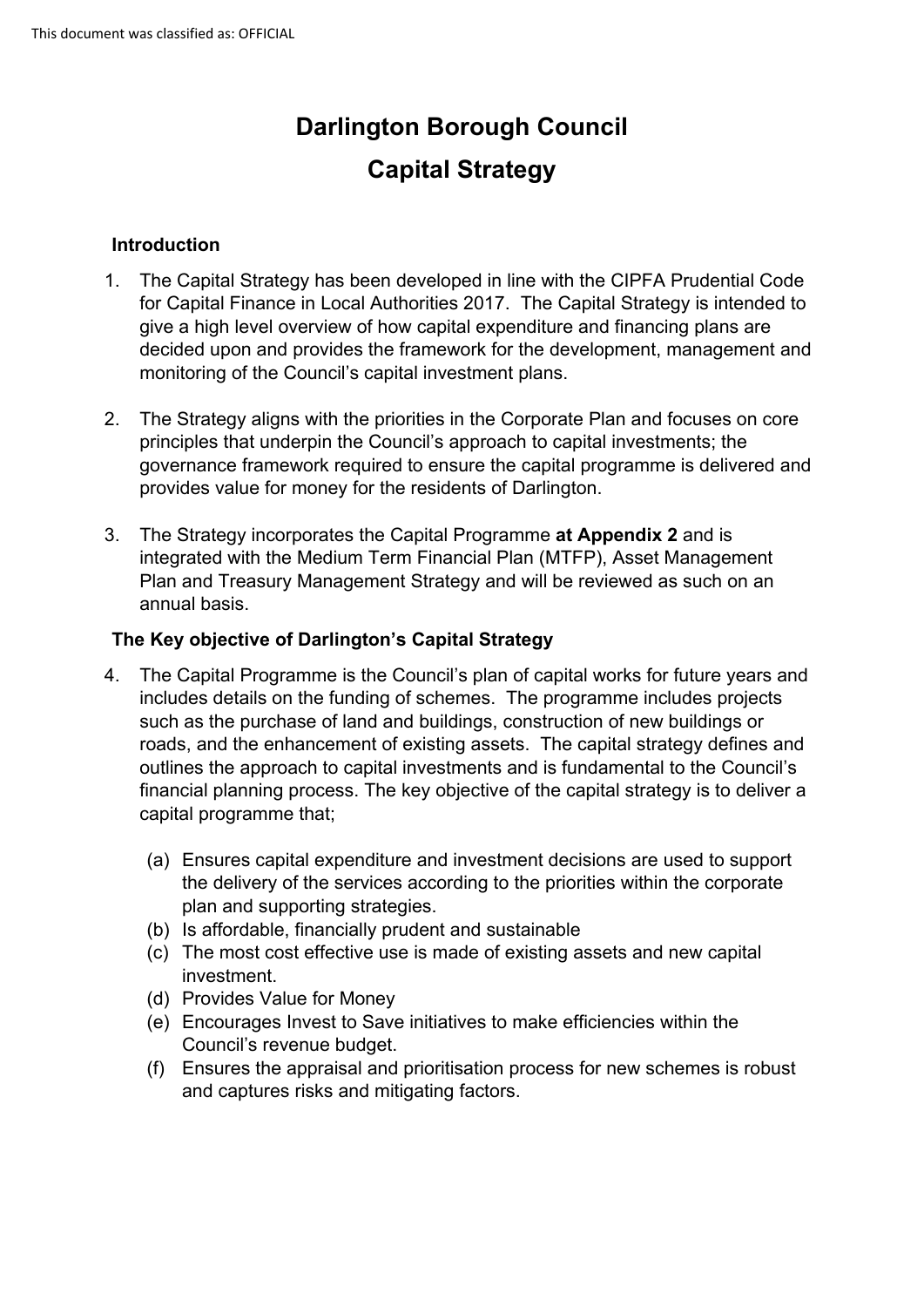# **The Council's Corporate Objectives and Priorities**

- 5. Capital expenditure should support the Council's continuing commitment to the goals and ambitions set our within the Corporate Plan, which articulates the Council's determination to work with our partners to capitalise on our assets, to grow and share wealth, which in turn will assist in narrowing the inequalities gap. All capital expenditure proposals should be considered alongside the following three conditions which the council is committed to in order to achieve the vision;
	- (a) Growing the Economy to create conditions for business existing and new to succeed and grow creating more jobs and wealth in the borough and a vibrant economy.
	- (b) Building Strong Communities to help our communities work together and maximise their potential by investing in the social infrastructure of Darlington.
	- (c) Spending Every Pound Wisely, investing in creative and innovative solutions to make sure we provide value for money.
- 6. Meeting these conditions will allow the Council to achieve the following desired outcomes;
	- (a) More people healthy and independent
	- (b) A safe and caring community
	- (c) More businesses and more jobs
	- (d) Enough support for people when needed
	- (e) Children with the best start in life
	- (f) More people active and involved
	- (g) More people caring for our environment; and
	- (h) A place designed to thrive.

#### **Governance Arrangements**

- 7. The Capital Programme is the Council's plan of capital works for future years, including details on the funding of the schemes.
- expenditure. 8. The programme is determined by the need to incur capital expenditure, capital resources available; and the revenue implications flowing from the capital
- programme process and require Full Council to agree the programme annually. 9. The Council's Constitution and financial regulations govern the capital The reports of the Chief Finance Officer will consider the compliance of the proposed schemes in the programme with the medium term financial plan, the capital resources available, the revenue implications of the proposed capital expenditure and any other relevant information.
- 10. All schemes are formally approved into the capital programme by following a process as set out in the financial regulations and approved by Council. The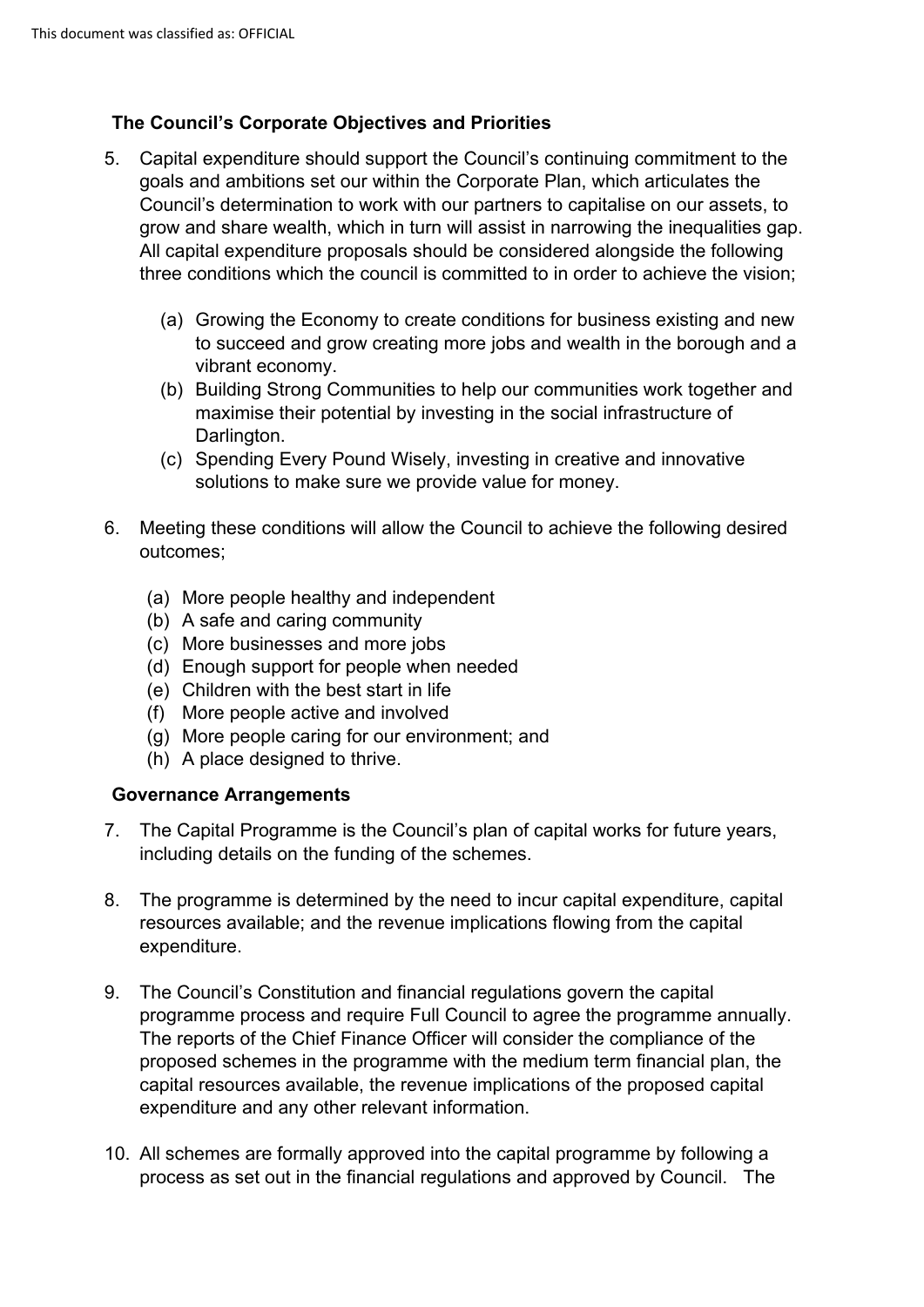inclusion of a scheme in the programme does not constitute authority to incur expenditure. Each capital scheme shall be the subject of a written report by the responsible Director to Cabinet and this report shall include the need for the proposed expenditure, its place in the Council's strategic plans, the estimated capital cost analysed as appropriate, the estimated revenue implications (if applicable) and the methods of financing.

- 11. Reports for all proposed schemes with a value of more than £1 million shall also contain whole-life-cost evaluations, setting out the cost of the proposed scheme over its expected life, including any cost implications at the expiry of the life of the proposed scheme.
- 12. Cabinet receive regular capital monitoring reports and approve variations to the programme within Cabinets delegated authority limits.
- 13. Cabinet also considers new bids that fall outside the annual budget process.
- 14. Schemes with a final outturn level over £1m are reported to Cabinet comparing actual cost, timeliness and quality with the original and amended approvals.
- 15. Scrutiny Committees can call in Cabinet reports, receive and scrutinise reports.
- 16. All projects progressing to the capital programme follow the constitution and financial regulations and the capital programme is subject to internal and external audit.

#### **Investment evaluation and prioritisation**

- investment decisions. The capital investment appraisal process focuses on: 17. As part of the budget planning process services are required to submit capital proposals for consideration to the Asset Management Group (AMG) for
	- (a) Policy and strategic fit
	- (b) Affordability and resources
	- (c) VFM, cost/benefit
	- (d) Options appraisal
	- (e) Risk assessment and
	- (f) Capability and capacity within the Council to manage and deliver the project
- 18. Where capital expenditure requirements exceed external funding availability, bids for internal resources are prepared and assessed by the AMG using a scoring model which has regard to the capital strategy, asset management plan, sustainable community strategy and the corporate plan. AMG submit to Chief Officers Executive (COE) a list of assessed bids. COE then develop proposals for inclusion in the Capital Programme, Cabinet consider these proposals and make recommendations to Council for final approval.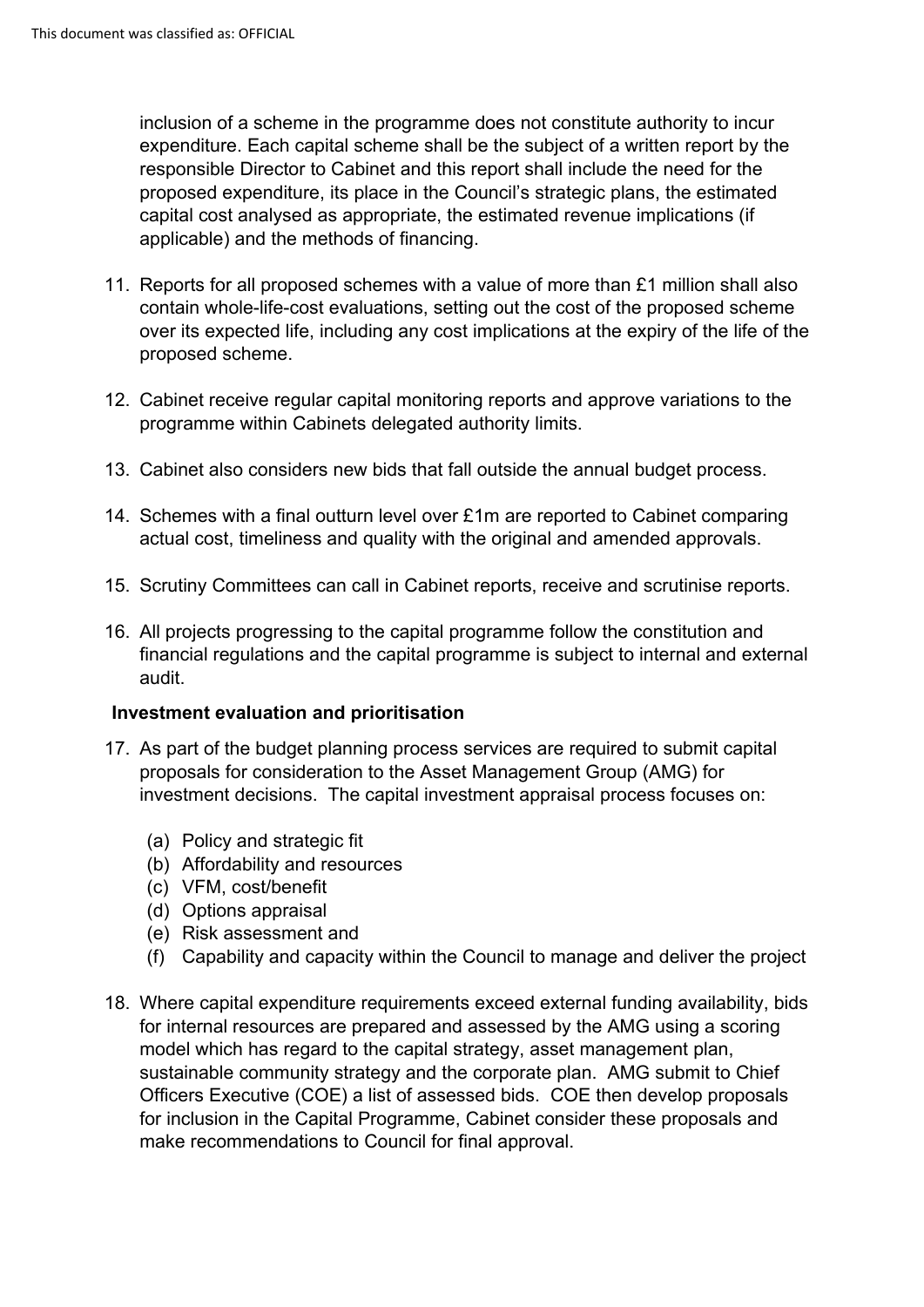- departments, maintain a continuous review of capital planning, management and 19. The AMG, chaired by the Managing Director and including representation from all reporting, with regard to best practice, experience and opportunities for improving the Council's capital and asset management.
- appropriate. In developing their proposals, AMG shall, in addition to 20. The AMG oversee implementation of standards and procedures and make recommendations by other parties (Chief Officers Executive, Cabinet, Council) as departmental capital expenditure plans, have due regard to:
	- (a) the various funding streams available from government and other grants
	- (b) developer contributions towards capital expenditure under section 106 agreements and any other similar arrangements
	- (c) internal resources available from capital receipts, non-supported borrowing and revenue contributions to capital expenditure.

#### **Invest to save projects**

21. Departments are encouraged to consider innovation in service provision that can drive efficiency and deliver cashable savings. Invest to save bids will be considered on the same basis as other capital proposals, and need to demonstrate what savings and benefits will be achieved as a result of the proposed initiative. However, as the benefits of these schemes should outweigh the costs it is likely these bids will be prioritised.

#### **Approvals outside the normal budget setting process**

22. Any additional capital proposals required within year and outside the annual budget process must be submitted to the AMG for consideration. The group will then appraise the scheme and it will be reported to Cabinet for approval.

#### **Capital or Treasury Management Investments**

- the general course of business. 23. Treasury Management investment activity covers those investments which arise from the Council's cash flows and debt management activity, and ultimately represent balances which need to be invested until the cash is required for use in
- placed ahead of the investment return. The management of associated risk is set 24. For Treasury Management investments the security and liquidity of funds are out in the Treasury Management Strategy and the Annual Investment Strategy.

#### **Service and Commercial Investments**

25. These are investments for policy reasons outside of normal treasury management activity. This may include: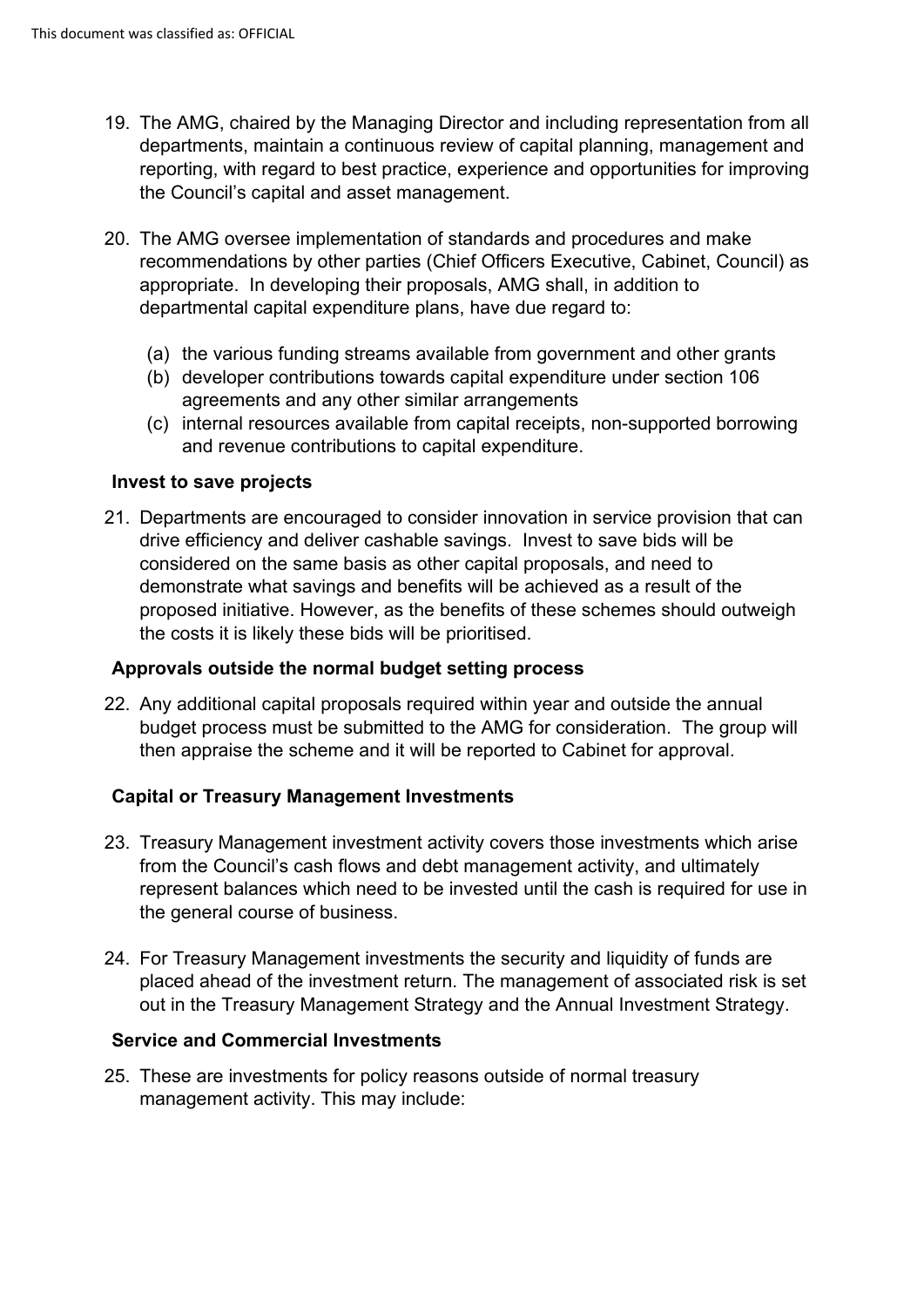# **Service Investments**

and for the purposes, of operational services, including economic regeneration. 26. These are investments held clearly and explicitly in the course of the provision, Any potential Service Investment would be presented to Cabinet for approval prior to commencement.

#### **Commercial investments**

- 27. These are investments taken mainly for financial reasons and may include investments taken with the aim of making a financial surplus for the Council.
- 28. Commercial investments also include fixed assets which are held primarily for financial benefit, such as investment properties. Any commercial Investment would be presented to Cabinet for approval prior to commencement.

#### **Due Diligence**

- 29. For all capital investments, the appropriate level of due diligence will be undertaken with the extent and depth reflecting the level of additional risk being considered.
- 30. Due diligence process and procedures will include:
	- Effective scrutiny of proposed investments;
	- Identification of the risk to both the capital sums invested and the returns;
	- Understanding the extent and nature of any external underwriting of those risks;
	- The potential impact on the financial sustainability of the Council if those risks come to fruition;
	- Identification of the assets being held for security against debt and any prior charges on those assets;
	- Where necessary independent and expert advice will be sought.

# **Loans to External Bodies or Organisations**

- 31. The Council's capital programme also includes provision to provide loan facilities to external bodies or organisations for activities that are aligned to, and support, Council service objectives and/or corporate priorities. Examples may include, supporting economic growth such as housebuilding and improving the health and wellbeing of local communities.
- 32. Under statutory regulations these loans are treated as capital expenditure.
- defaulting on loan repayments. The Council, in making these loans must 33. In making such loans the Council is exposing itself to the risk of the borrower therefore ensure they are prudent and have fully considered the risk implications.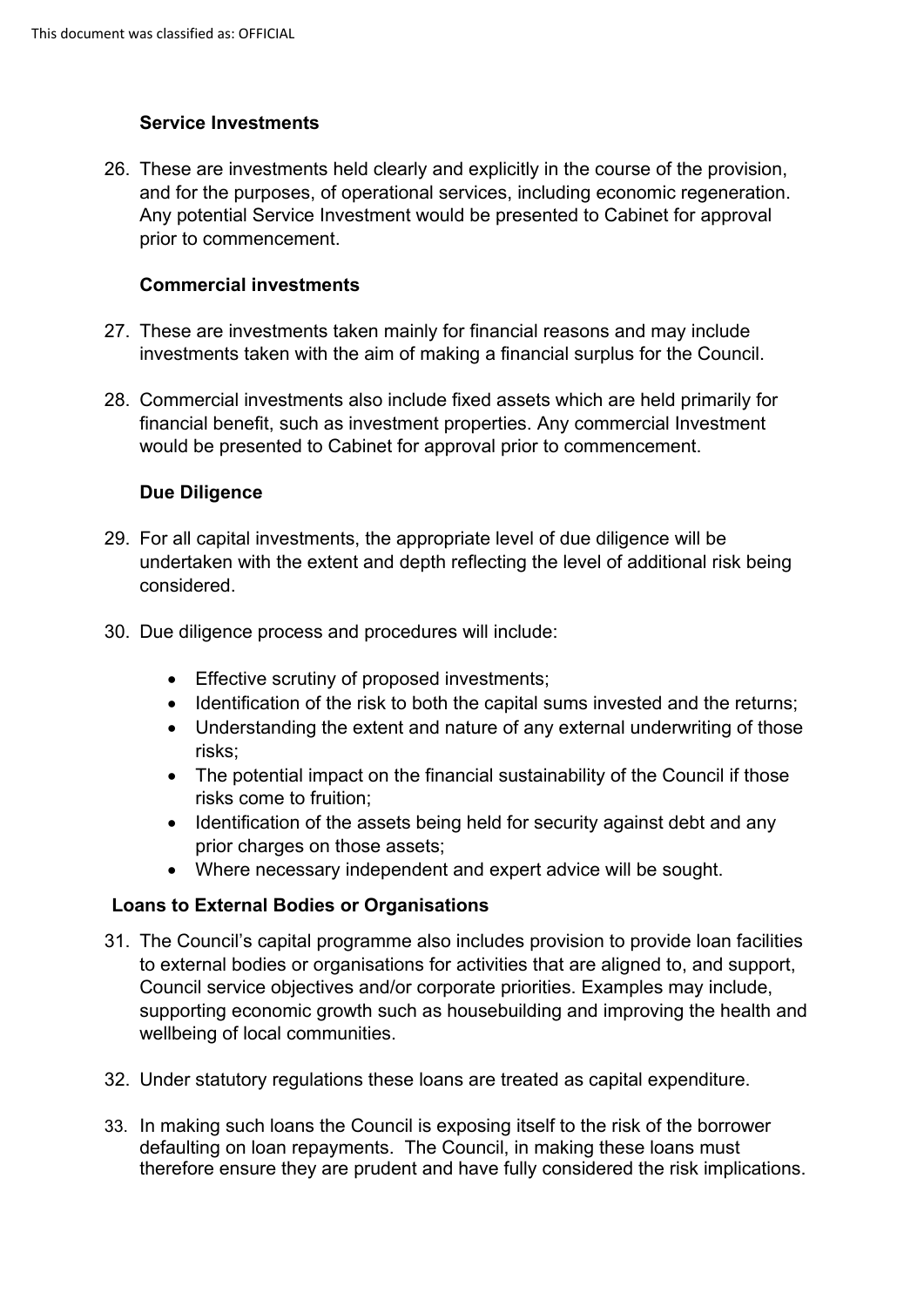The loans for these purposes will be subject to a financial appraisal and a series the borrower's property or assets. of due diligence checks, and only be provided if the Council is fully satisfied of the borrower's ability to meet their obligations. Wherever possible, the Council will aim to mitigate its risks and exposure to default by seeking appropriate additional security from the borrower. This may often be in the form of a legal charge over

- 34. All loans are agreed by Cabinet. All loans will be subject to close, regular monitoring.
- cost to the Council. In addition all loans will need to be State Aid compliant. 35. The rate of interest charged on these facilities will be dependent on the nature and structure of the individual loan and the assessed risks to the Council. However, loans would usually only be provided on the basis that there is no net

#### **Funding Sources**

- 36. The Council's capital programme is funded from a mix of sources including:
	- costs. (a) Prudential Borrowing – The introduction of the Prudential code in 2004 allowed the Council to undertake unsupported borrowing itself. This borrowing is subject to the requirements of the Prudential Code for Capital Expenditure for Local Authorities. The Council must ensure that unsupported borrowing is affordable, prudent and cost effective. This funding can also be used as an option to front fund development to stimulate growth. This has provided the Council with the flexibility to raise capital funding as demand and business need have dictated. This type of borrowing has revenue implications for the Council in the form of financing
	- plan of £588.2m over a ten year period and Darlington has been successful (b) External Grants – A proportion of our capital funding comes through as external grant allocations from central government departments such as the Department for Transport and Department of Education. There is also external funding from the European Regional Development Fund which we have been successful in bidding on over the last few years. In addition direct funding is received from the Tees Valley Combined Authority (TVCA) under the new devolved arrangements. The TVCA has an approved investment securing funding for a number of growth projects including £10m for the Town Centre and £25m for Darlington Railway Station which is in development.
	- (c) A significant element of the capital investment programme is funded from the Housing Revenue Account. Funding towards the Council's New Build programme is also received from Homes England (HE). All Housing Capital schemes are funded this way and are prioritised through the Housing Business Plan.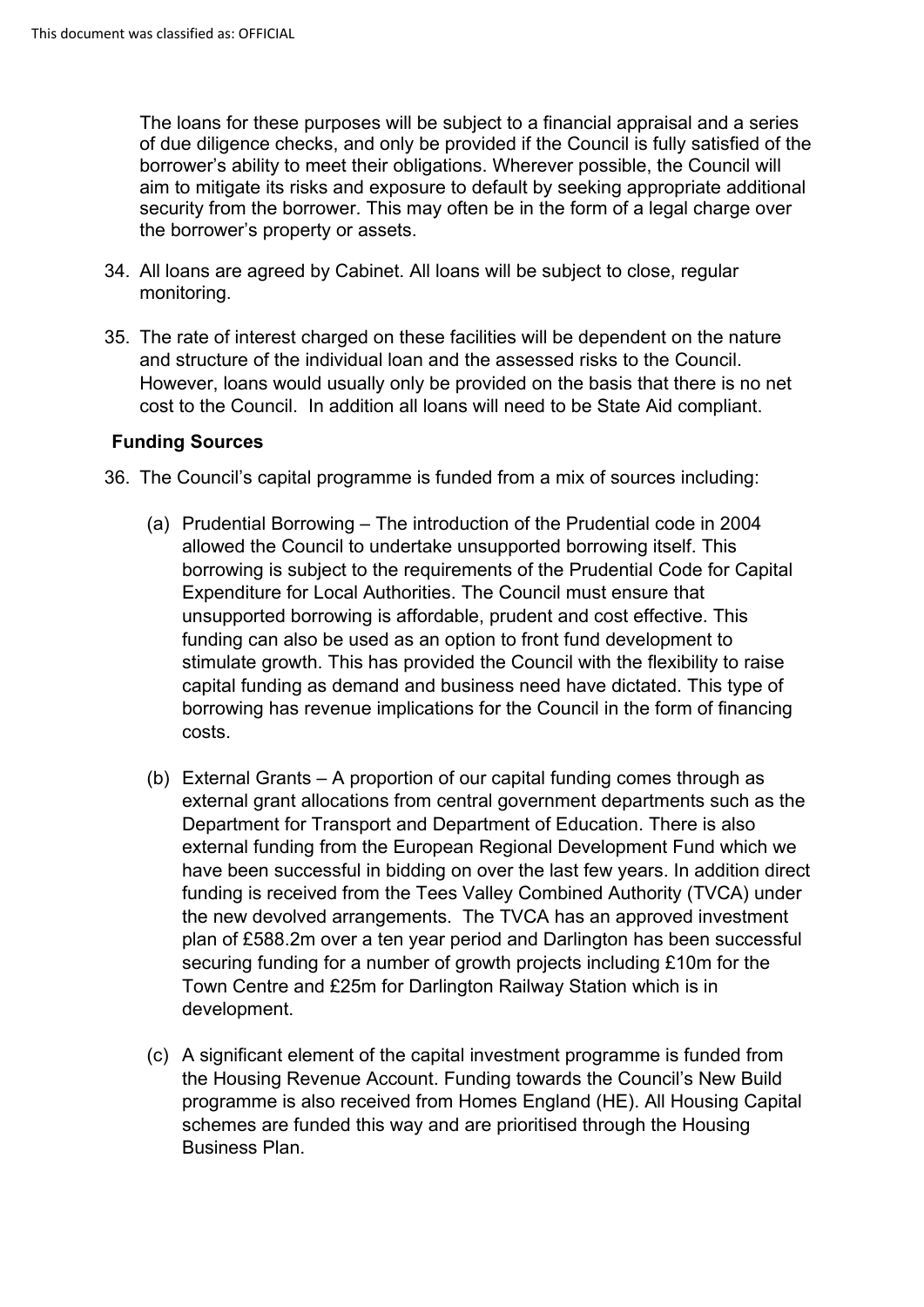- (d) Section 106 and external contributions elements of the capital programme are funded by contributions from private sector developers and partners.
- (e) Revenue Funding The Council can use revenue resources to fund capital projects on a direct basis, however, the impact of austerity on the Council's revenue budget has reduced options in this area and the preference is for Invest to Save projects where feasible.
- (f) Capital Receipts A capital receipt is an amount of money exceeding £10,000, which is generated from the sale of an asset. The Council is able to generate capital receipts through the sale of surplus assets such as land and buildings. The Council seeks to maximise the level of these resources which will be available to support the Council's plans.

#### **Capital Investment Fund**

- 37. At its meeting of 24 November 2016 the Council established a Capital Investment Fund of £10m which due to its success has subsequently been increased to £50m
- 38. Council approved the principle and establishment of the Capital Investment Fund to be used for innovative investment opportunities beyond the traditional Treasury Management Strategy in order to achieve greater returns given the low returns on investment due to the current economic climate.
- 39. The Council is utilising the fund to achieve greater returns by exploring more innovative approaches whilst at the same time being willing to take on a greater level of risk. Such approaches include loans to other organisations, joint venture house building, property investment or developing sites for sale.
- 40. The Investment fund also provides for wider benefits which extend further than direct reward and assist with economic regeneration and job opportunities.
- 41. Since the establishment of the fund and at the time of writing Cabinet have agreed to nine uses of the fund for schemes such as housing joint ventures, office development, and pump priming with a commitment of £39.470m leaving a balance of £10.530m. All projects are detailed and reported to Cabinet for approval.

# **Economic Growth Investment Fund (EGIF)**

 42. The EGIF was set up in 2017/18 as Growing the Economy is a priority for the Council and the Economic Growth Investment plan sets out what needs to be done in order for the Borough to accelerate sustainable, managed and planned economic growth. It also provides the structured framework required to ensure that a programme of investments is created that can deliver the strategic ambitions and goals of the Council.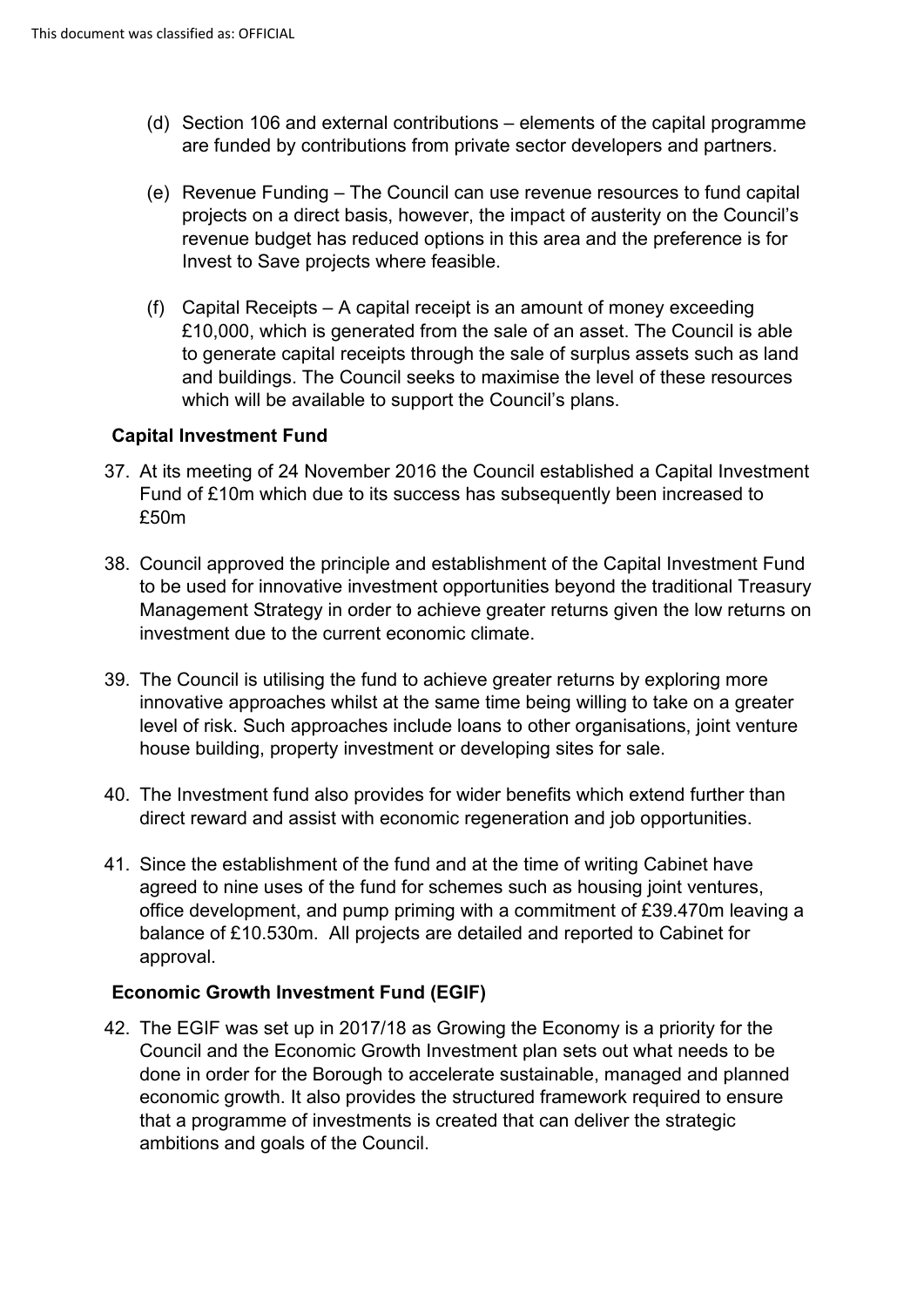- 43. The majority of the Plan is and will be completed in conjunction with the Tees Valley Combined Authority, however the Council needs to pump prime and match fund some of the schemes. The EGIF of £4.234m was established in 2017/18 and included in the capital programme.
- 44. Any proceeds from sites which subsequently become operational and sold will be reinvested in the fund for future developments.
- 45. Specific scheme approvals will be subject to detailed reports to Cabinet to release each scheme as and when they are required.
- 46. At the time of writing the fund has a balance of 0.999m uncommitted.

#### **Risk Management**

- 47. Risk is the threat that an event or action will adversely affect the Council's ability to achieve its objectives and to execute its strategies successfully.
- 48. Risk management is the process of identifying risks, evaluating their potential consequences and determining the most effective methods of managing them and responding to them. It is both a means of minimising the costs and disruption to the Council caused by undesired events and of ensuring that staff understand and appreciate the element of risk in all of their activities.
- 49. The aim is to reduce the frequency of adverse risk events occurring, minimise the severity of their consequences if they do occur, or to consider whether risk can be transferred to other parties.
- 50. To manage risk effectively, an assessment of risk should be taken on every capital project, mitigated where possible and monitored.
- 51. It is important to identify the appetite for risk by each scheme and for the capital programme as a whole, especially when investing in capital assets held primarily for financial returns. Under the CIPFA Prudential Code these are defined as investments and so the key principle of control of risk and optimising returns consistent with the level of risk applies**.**

#### **Knowledge and skills**

- 52. The Council has professionally qualified staff across a range of disciplines including finance, legal and property that follow continuous professional development (CPD) and attend courses on an ongoing basis to keep abreast of new developments and skills.
- 53. The Council establishes project teams from all the professional disciplines from across the council as and when required. External professional advice is taken where required and will always be sought in consideration of any major commercial property investment decision.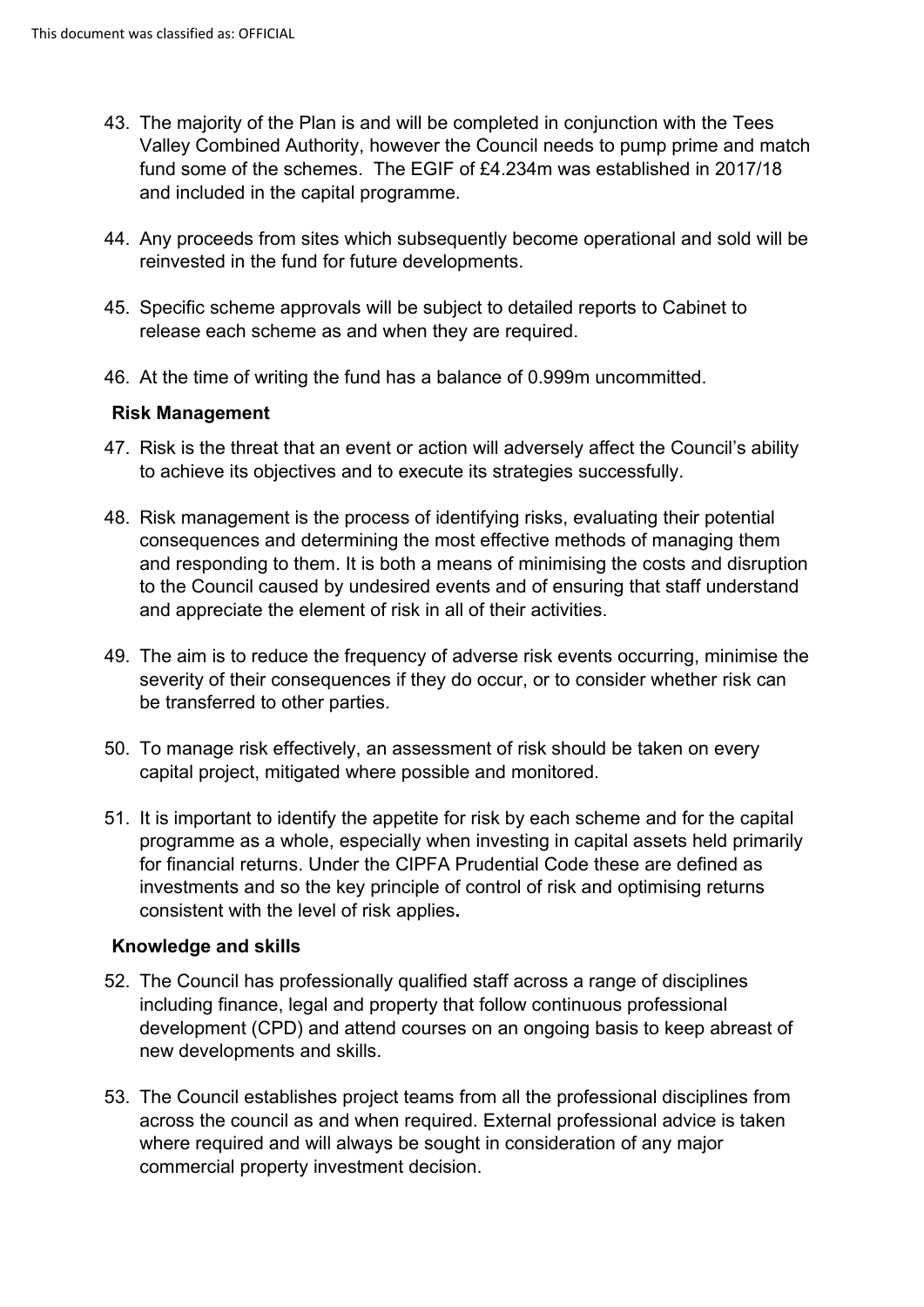54. Internal and external training is offered to Members to ensure they have up to date knowledge and expertise to understand and challenge capital and treasury decisions taken by the Assistant Director Resources.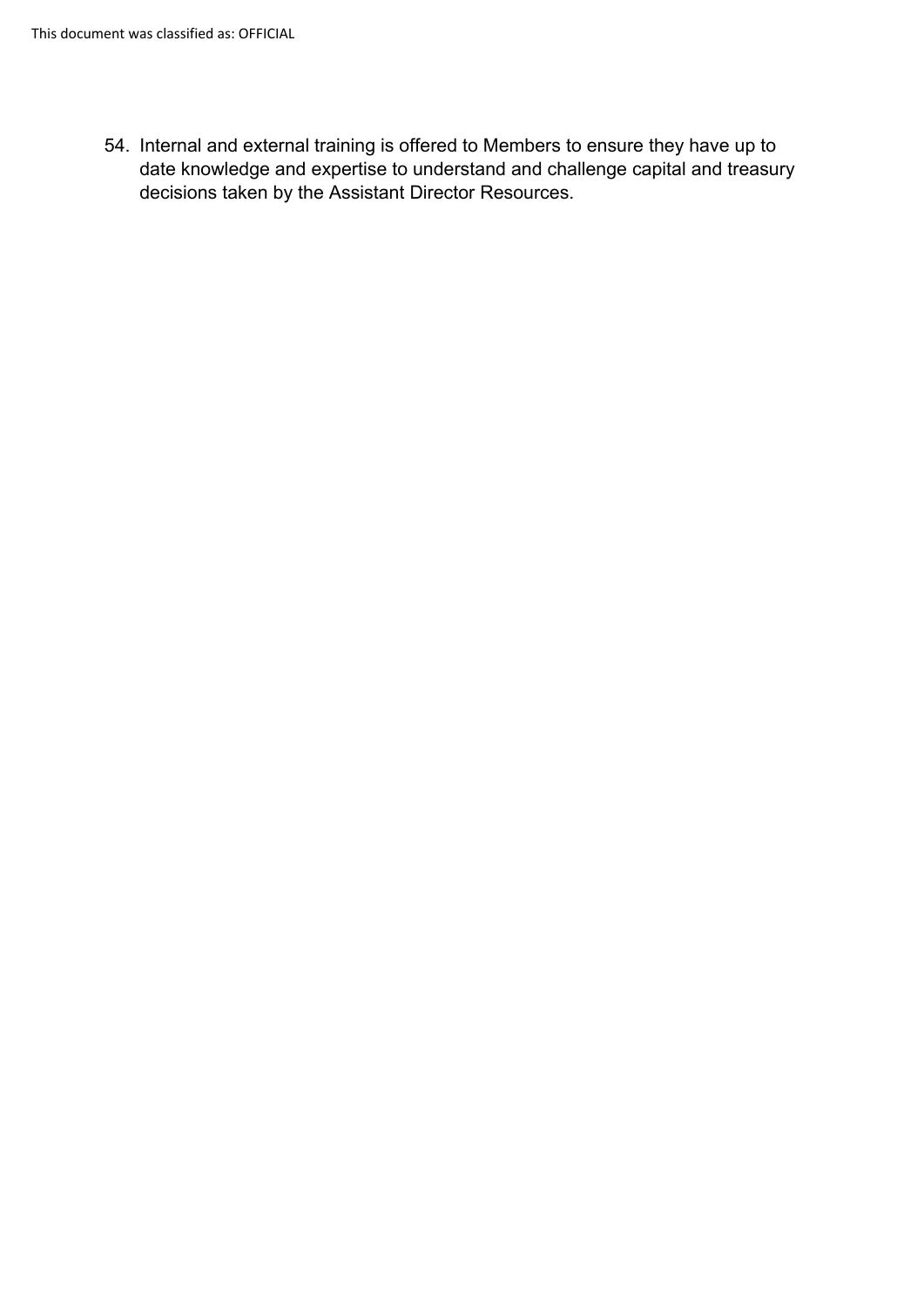# Darlington Borough Council Capital Programme

- 1. The Council has an extensive capital programme with significant resources invested to purchase, improve, protect and maintain our assets, to enable the council to deliver its priorities for example purchasing land to enable road improvements or investing in modernising school buildings and housing. The Council continues to deliver a significant capital investment programme in the main funded from the Housing Revenue Account (HRA) and grant or other external funding which is targeted at specific schemes and programmes such as Transport and Schools. Furthermore investment from the Tees Valley Combined Authority (TVCA) along with European and other external funding sources are being used for economic growth initiatives.
- revenue implications there must be a strong business case for doing so. 2. The Council can also supplement these funding sources with its own resources such as capital receipts or prudential borrowing where there is a need, however as capital receipts are limited and prudential borrowing comes with future
- Centre purchases are helping to make Darlington a more vibrant place to be. and the finances of the Council helping vital services to be funded. 3. In recent vears there has been significant investment in economic growth either funded or pump primed by the Council, schemes such as Central Park including the National Biologics Centre and Business Central along with the Development of Feethams House which is Grade A Office accommodation, and recent Town The Council's Investment Fund and Economic Growth Investment Fund are both being utilised to invest in these areas which ultimately increases business rates
- and the finances of the Council helping vital services to be funded. 4. The current capital programme stands at £259m as summarised in Table 1 below. The programme is monitored on a monthly basis and reported to Cabinet quarterly, the latest available monitoring report for the 2020/21 – 2023/24 was presented to Cabinet on 9 February 2021 and noted the programme was within budget with the majority of schemes on target.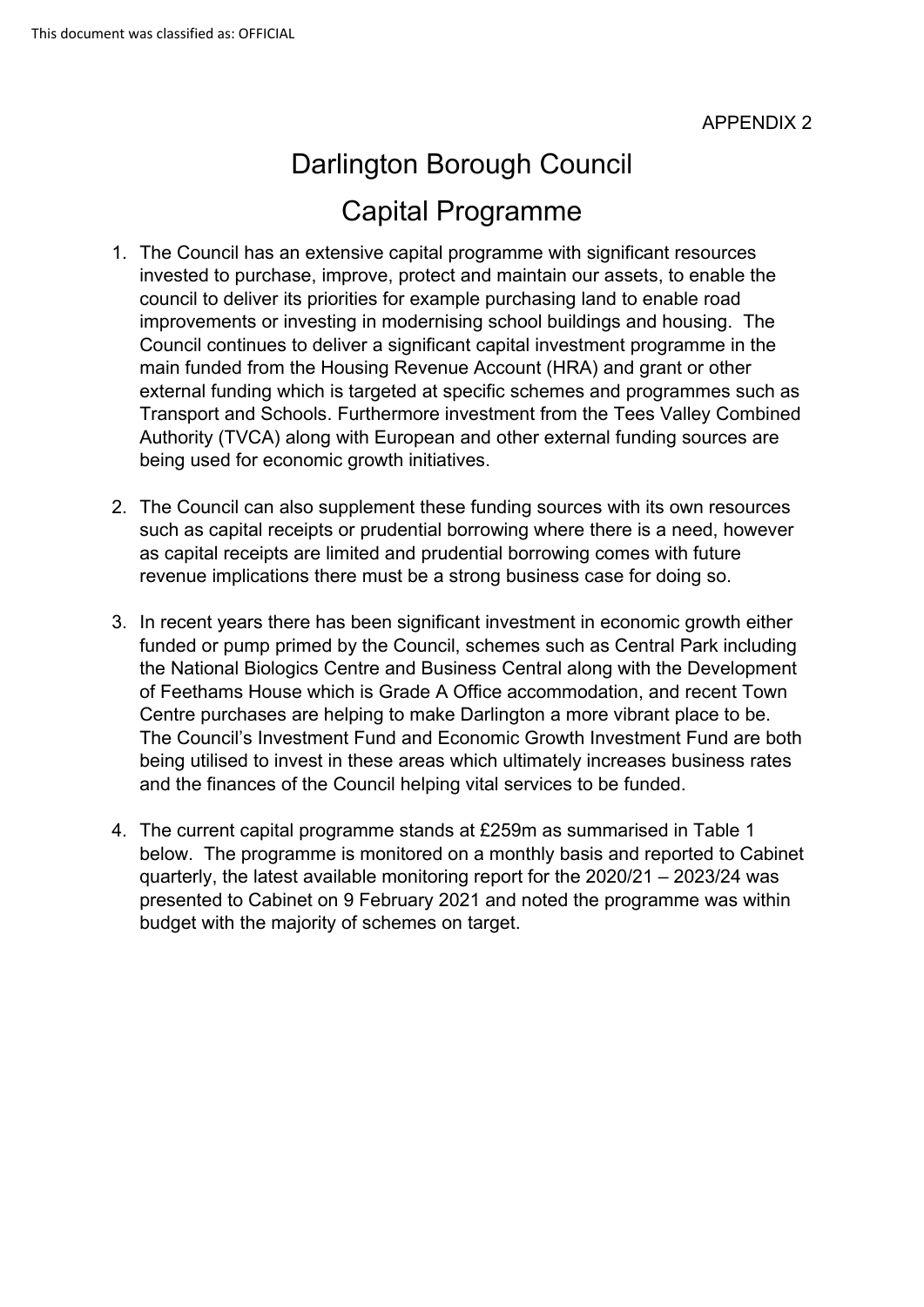|                    | <b>Construction</b>                     |                              |                                                          |                                     |                     |                               |                                                            |         |
|--------------------|-----------------------------------------|------------------------------|----------------------------------------------------------|-------------------------------------|---------------------|-------------------------------|------------------------------------------------------------|---------|
|                    | Live<br><b>Schemes</b><br>75k &<br>Over | Annualised<br><b>Schemes</b> | <b>Completed</b><br><b>Schemes</b><br>awaiting<br>review | Live<br><b>Schemes</b><br>under 75k | Non<br>construction | Capital<br>investment<br>fund | <b>Housing</b><br><b>New Build</b><br>not yet<br>allocated | Total   |
| Area               | £m                                      | £m                           | £m                                                       | £m                                  | £m                  | £m                            | £m                                                         | £m      |
| Housing            | 20.491                                  | 0.360                        | 6.801                                                    | 0.151                               | 0.392               | 0.000                         | 26.930                                                     | 55.125  |
| Economic Growth    | 87.106                                  | 0.000                        | 11.623                                                   | 0.610                               | 10.837              | 36.685                        | 0.907                                                      | 147.768 |
| Highways/Transport | 6.953                                   | 15.985                       | 4.136                                                    | 0.849                               | 0.025               | 0.000                         | 0.000                                                      | 27.948  |
| Leisure & Culture  | 19.607                                  | 0.000                        | 0.000                                                    | 0.140                               | 0.160               | 0.000                         | 0.000                                                      | 19.907  |
| Education          | 4.155                                   | 0.000                        | 0.358                                                    | 0.068                               | 0.052               | 0.000                         | 0.000                                                      | 4.634   |
| Adult Social Care  | 0.000                                   | 0.000                        | 0.000                                                    | 0.000                               | 0.993               | 0.000                         | 0.000                                                      | 0.993   |
| Other              | 0.000                                   | 0.000                        | 0.000                                                    | 0.000                               | 2.611               | 0.000                         | 0.000                                                      | 2.611   |
| <b>Total</b>       | 138.313                                 | 16.345                       | 22.918                                                   | 1.818                               | 15.071              | 36.685                        | 27.836                                                     | 258.986 |

#### Table 1

- capital requirements based on the principles of the capital strategy. A four year 5. In additional to the current agreed programme the Council looks ahead to future timeframe has been adopted to fall in line with the revenue Medium Term Financial Plan. Attached at **Annex A** are the priority proposals for addition to the plan along with the funding methods. The majority of schemes are focused on Housing and Transport, funded via the HRA and grants respectively, there are however a number of Council funded corporate schemes that have already been approved.
- 6. The following paragraphs describe the major elements of the capital programme priorities for approval. Specific scheme funding release will be subject to detailed reports to Cabinet.

# **Corporate schemes – funding already approved**

- 7. Capitalised repairs £0.250m is required for repairs on the council building stock to ensure it is fit for purpose. This is a rolling programme and details on specific areas of spend will be brought to Cabinet for consideration.
- 8. Advanced design fees £0.150m per annum is requested to ensure that resources are available to work up any new schemes brought forward in relation to economic growth including site investigations on development sites, industrial and housing land. This funding has been invaluable in the past in enabling the Council to be site ready.

# **Corporate Schemes – funding secured**

9. Railway Heritage quarter – Funding of £20m has been secured from the Tees Valley Combined Authority for the Head of Steam site. A master plan has been developed for the Site, the vision being a Rail Heritage Quarter, which will turn the site into a world class attraction, working closely with on-site partners and others ahead of the 2025 celebrations. The work will include the refurbishment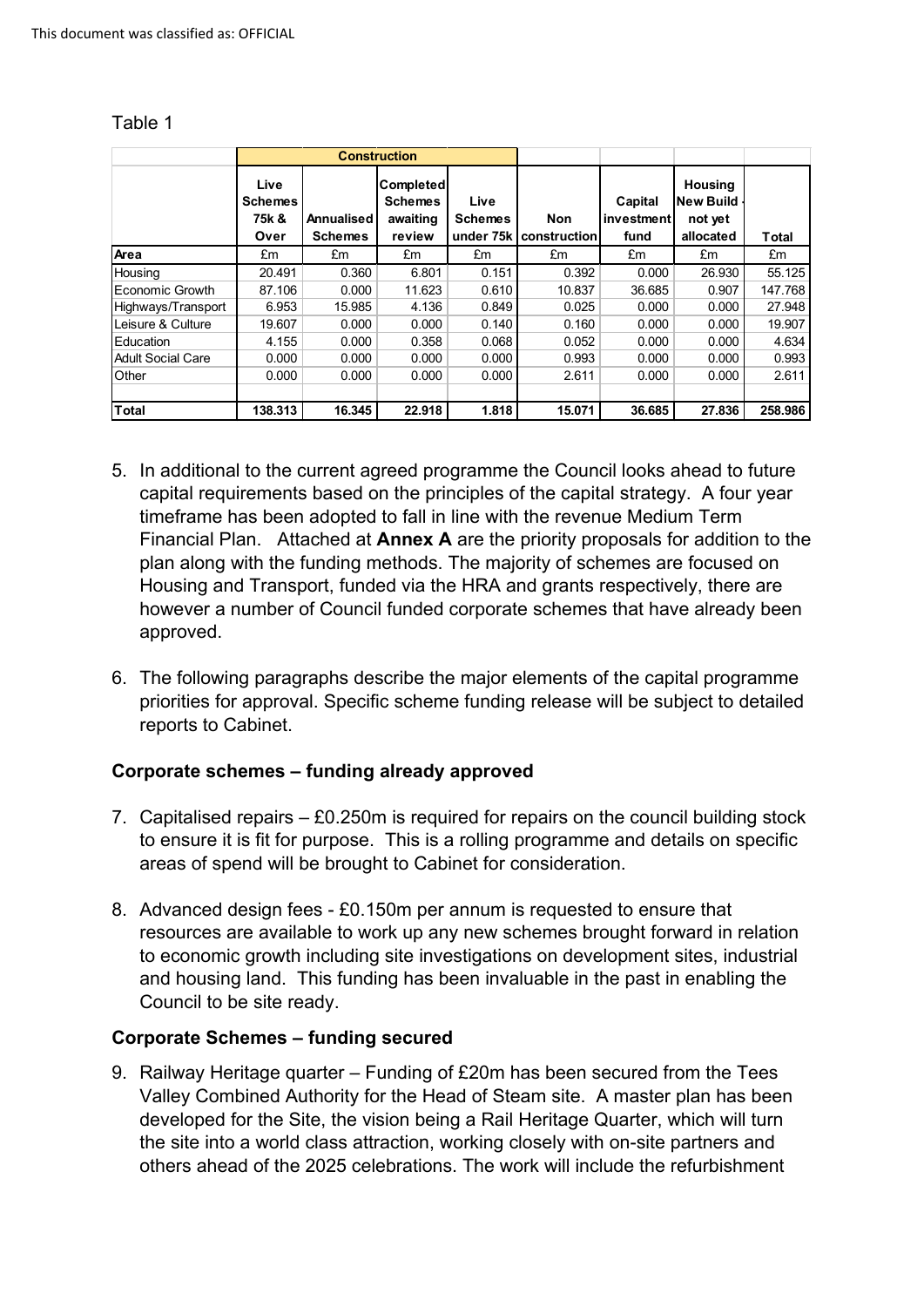2025. and restoration of the existing buildings and will also have the potential for new build. The project will be delivered in phases with phase 1 happening before

#### **Government Funding**

 funds. 10.Set out below are details of the levels of Government funding available for investment by the Council in 2021/22 and an outline of the proposed use of these

|                                      | 2021/22<br>£m |
|--------------------------------------|---------------|
| <b>Children's Services</b>           |               |
| <b>School Condition Allocation</b>   | 0.142         |
|                                      |               |
| <b>Transport</b>                     |               |
| Local Transport Plan                 | 2.575         |
| Pothole Action fund                  | 0.095         |
|                                      |               |
| <b>Other</b>                         |               |
| <b>Disabled Facilities Grant</b>     | 0.937         |
|                                      |               |
| <b>Total Capital Grant Available</b> | 3.749         |

#### **School Condition Allocations**

agreed asset management planning (LAMPA) process, carried out each January. 11.The Local Authority now only receives school condition funding for Community Maintained Schools. Maintenance funding for Academies is available through other routes. This funding received by the Local Authority will be spent in line with key priorities identified with each maintained school through the locally There are no strict spend deadlines for these small scale condition related projects which are prioritised and completed as funding becomes available.

# **Transport and Highways**

- Investment plan identifies £256.700m of investment over the next 10 years. 12.A new Local Transport Plan for the Tees Valley has been consulted upon and was endorsed by the Tees Valley Cabinet in 2020. This will help set the spending plans for the funding allocations from the Department for Transport and from the Devolution deal. The Integrated Transport Programme (ITP) of TVCAs There will be projects and initiatives delivered in Darlington from this fund. However, these will be subject to separate business cases and approval processes as they are developed.
- 13.The new Tees Valley Local Transport Plan has a number of accompanying documents that set the strategy and vision for different modes of transport. Each Local Authority is required to produce a Local Improvement Plan, which will effectively replace the local authority Local Transport Plan. These plans will cover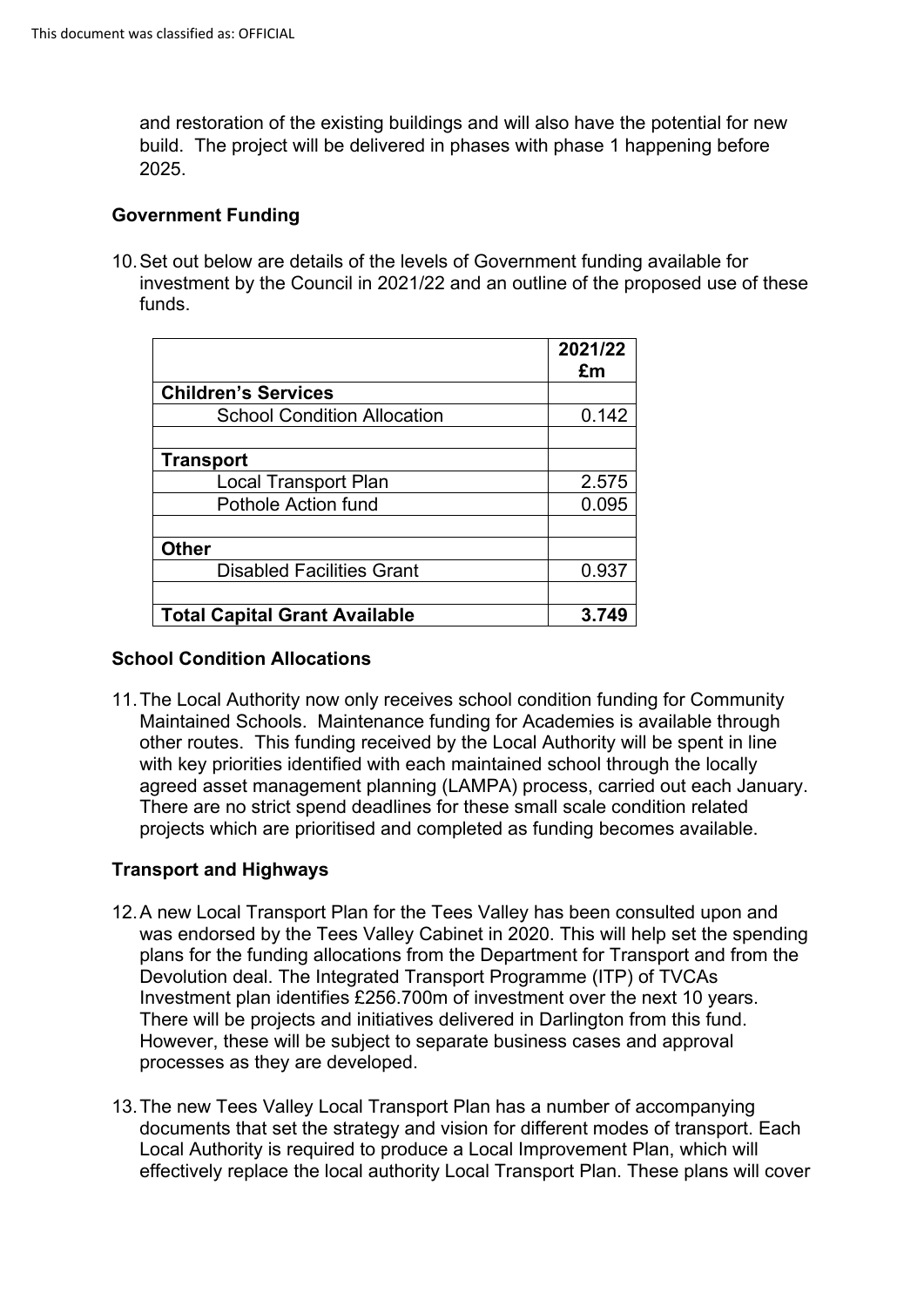local priorities and maintenance requirements. The Department for Transport (DfT) releases capital funding to the Tees Valley Combined Authority (TVCA) to implement these plans based on a needs formula and this is transferred annually to the Local Authority. In 2021/22 the indicative amounts for Darlington are £0.886m allocated for the Integrated Block and £1.689m for the Highways Maintenance Block (comprising £1.398m maintenance and £0.291m incentive funding, which is performance related payments, Darlington receive the maximum amount of funding based on assessments of our process and asset management ).

- 14.In addition to the above there is opportunistic funding announcements from the Department for Transport. For example in recent years Local Authorities have been allocated additional funding to deal with road repairs from the Pothole Action fund (see below). Whilst, not confirmed it is anticipated a further amount could be received.
- the government and gave local authorities in England £50 million a year, for 5 15.Pothole Action Fund – The Pothole Action Fund was announced in April 2016 by years, to help them tackle more than 4 million potholes. Funding is calculated according to the size of the local road network in the area. The Council's current allocation is circa £0.095m per year and this is expected to continue beyond the initial 5 year period.

# **Disabled Facility Grants**

- 16.These grants are available if you are disabled and need to make changes to your home with examples being:
	- Widen doors and install ramps,
	- - Improve access to rooms and facilities e.g. stair lifts or a downstairs bathroom,
	- Provide a heating system suitable for your needs, and
	- Adapt heating or lighting controls to make them easier to use.

# **Housing**

- 17.All Housing Capital schemes are funded fully from the Housing Revenue from the estimated capital resources for 2021/22 include:- Account. The priorities identified through the Housing Business Plan to be funded
	- (a) Adaptations and lifts £0.200m budget is to deliver adaptations within the Council's housing stock to enable tenants with a disability to remain in their own home and live independently across the Borough and to complete any unplanned major works to passenger lifts within sheltered and extra care schemes.
	- (b) Heating Replacement £1.015m to fund new condensing boiler and central heating upgrades in approximately 290 properties. This work will predominantly be completed in the Haughton and Bank Top areas. There will also be some miscellaneous properties which will be included in the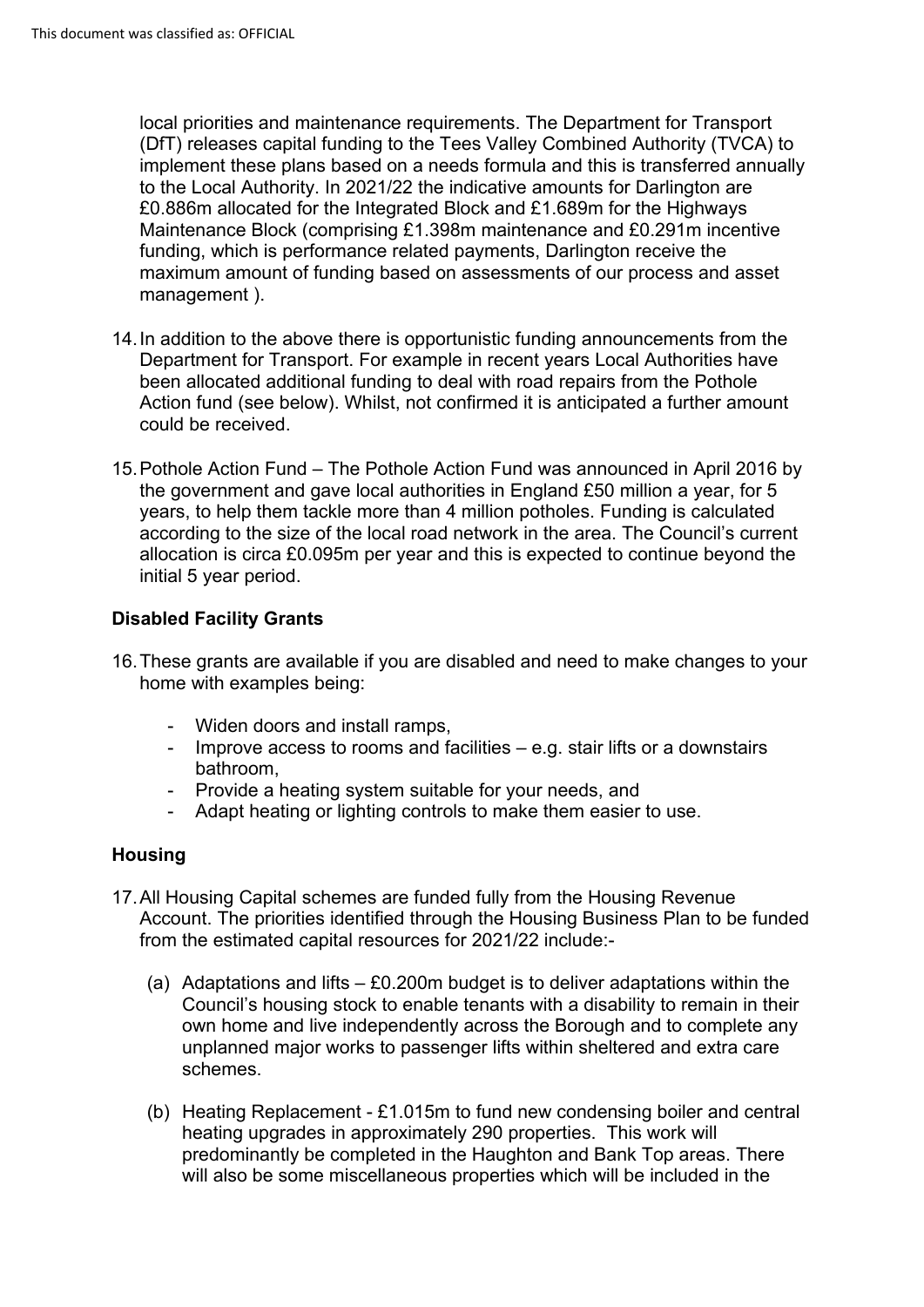programme and we will be running a "just in time" programme of replacement for those boilers that fail before their due replacement date within the financial year.

- (c) Structural Repairs £0.400m has been set aside to address any structural issues that may be identified within the year.
- Lifeline equipment. (d) Lifeline Services - £0.050m is set aside to continue to provide upgrades to
- (e) Repairs before Painting £0.060m will be invested in joinery repair works in anticipation of the cyclical external painting programme. This will predominantly be in the Branksome, Cockerton, Bank Top and Red Hall areas.
- (f) Roofing & Repointing work £1.000m for the replacement of flat and Haughton area. pitched roofs, fascia's, soffits and rainwater goods alongside the top-up of loft insulation where appropriate. The programme will primarily be in the
- (g) Garages £0.075m will be invested in improvements to the Council's garage blocks which will predominantly be in the Lascelles Park area.
- (h) External Works £0.200m will be used to provide new rear dividing fences and new footpaths to Council properties across areas in the Haughton area.
- reaching the end of their recommended lifespan. (i) Smoke Detectors - £0.025m is required to replace existing hard wired smoke and heat detectors where systems are now 10 years old and
- $(i)$  Pavement Crossings £0.032m has been identified to fund pavement crossings across the Borough.
- Firthmoor area. (k) Replacement Door Programme - £0.450m will be used to replace external doors with energy efficient composite doors in the Lascelles Park and
- (l) Window Replacement £0.500m has been identified to replace windows with double glazed UPVC in the Lascelles Park area.
- kitchens and bathrooms predominantly in the Lascelles Park area and (m) Internal planned maintenance  $-$  £1.690m for the replacement of around 220 miscellaneous properties.
- (n) Energy Efficiency Improvements £1.000m ahs been set aside to support Energy Efficiency improvements and contribute towards any match funding required as part of future potential Energy Grant bids.
- (o) Communal Works £0.100m is required to replace communal doors and screens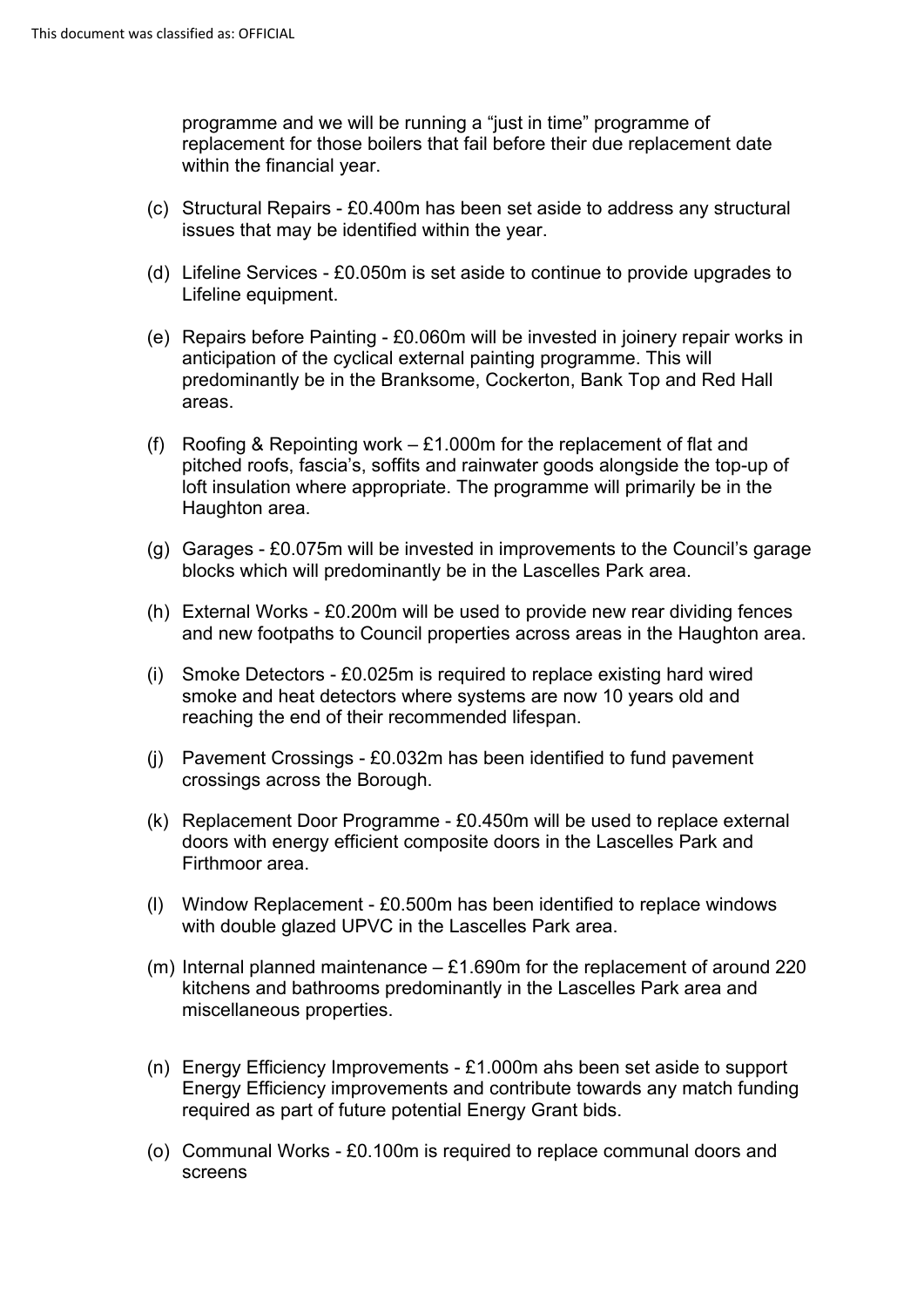(p) New Build/Property acquisitions - £13.385m will be spent predominantly on the new build programme.